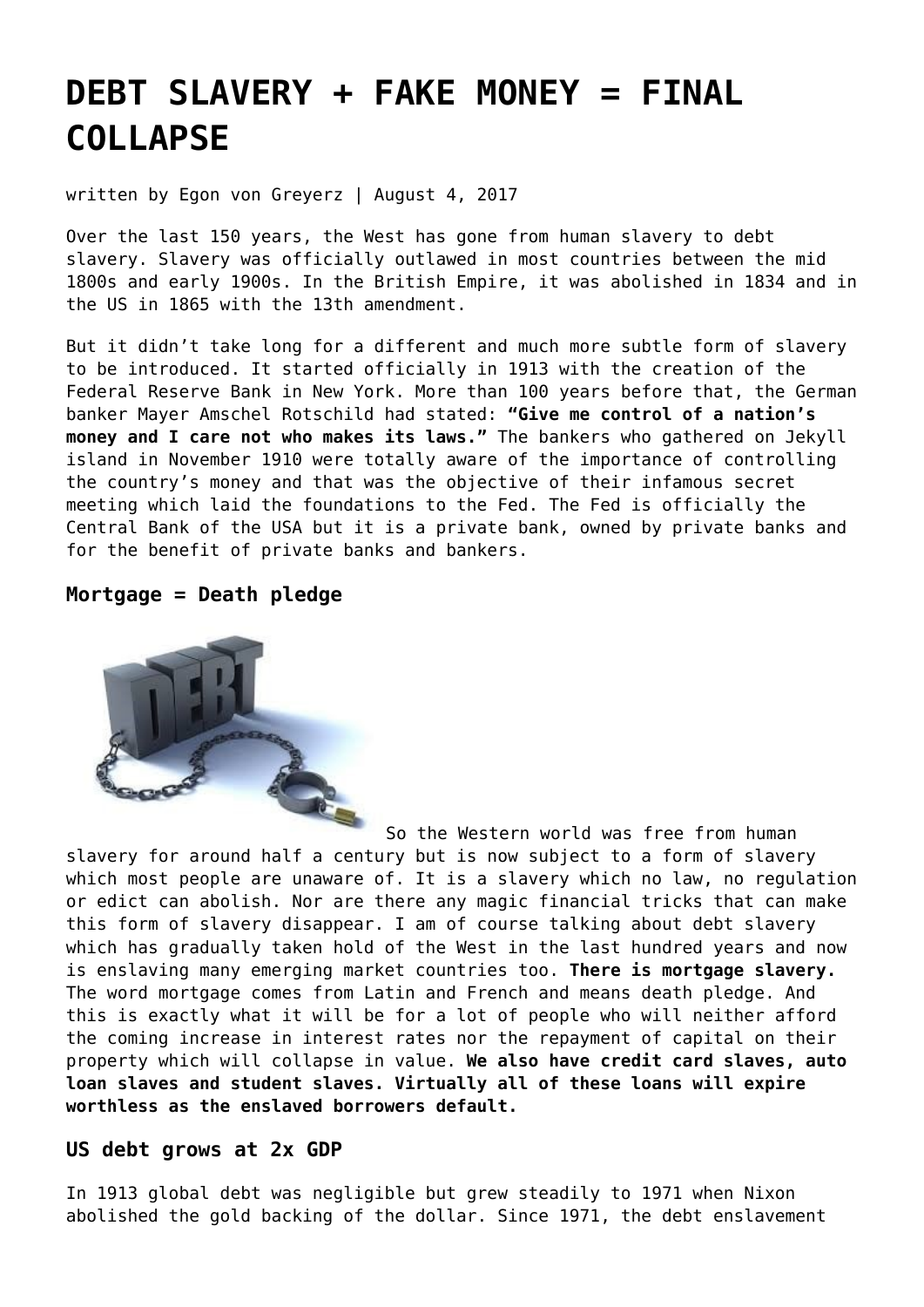has taken off at an exponential rate. Just looking at US total debt, it was \$1.7 trillion in 1971 and is now \$67 trillion. At the beginning of this century US debt was "only" \$30 trillion so just in the last 16 years it has doubled.

**Since 1971, US total debt has grown 39x whilst GDP has grown 16x only.** This is more proof that perceived improvement in the standard of living and wealth can only be achieved with printed money and credit expansion. What the world is experincing today is a Fake prosperity based on Fake money and Fake growth. Hardly a recipe for a sustainable US or world economy.

| <b>FRED</b>         | - All Sectors: Debt Securities and Loans: Liability, Level (DISCONTINUED)                                     |
|---------------------|---------------------------------------------------------------------------------------------------------------|
| 70,000<br>60,000    | <b>DEBT 2017 \$67t</b><br><b>US TOTAL DEBT 1950-2017</b>                                                      |
| 50,000              |                                                                                                               |
| 40,000              | <b>UNTIL 15 AUG 1971 A</b><br>1971-2017                                                                       |
| 30,000              | <b>EXPONENTIAL DEBT GROWTH</b><br><b>DOLLAR BACKED BY GOLD</b>                                                |
| 20,000              | <b>HELD BACK DEBT GROWTH</b><br><b>UP 39X</b>                                                                 |
| 10,000              | <b>GDP UP 16X - ONLY!</b><br>DEBT 1971 \$1.7 JRILLION                                                         |
|                     | 1980<br>2000<br>2005<br>2010<br>2015<br>1950<br>1955<br>1960<br>1965.<br>1970<br>1975<br>1985<br>1990<br>1995 |
| fred.stlouisfed.org | Source: Board of Governors of the Federal Reserve System (US)<br>myf.red/o/73H0                               |

**Global debt \$ 2 quadrillion**



Debt slavery is now a chronic condition which the world finds itself in. The word debt has the same roots as death and clearly has very dark connotations. Slavery means being owned and controlled by someone. What the bankers started on Jekyll Island has now enslaved the world in a debt/death grip from which there is no escape. Global debt of \$230 trillion plus unfunded liabilities and derivatives takes us to over \$2 quadrillion debt and liabilities is just too big a weight to get rid of.

# **Krugman – Print more money**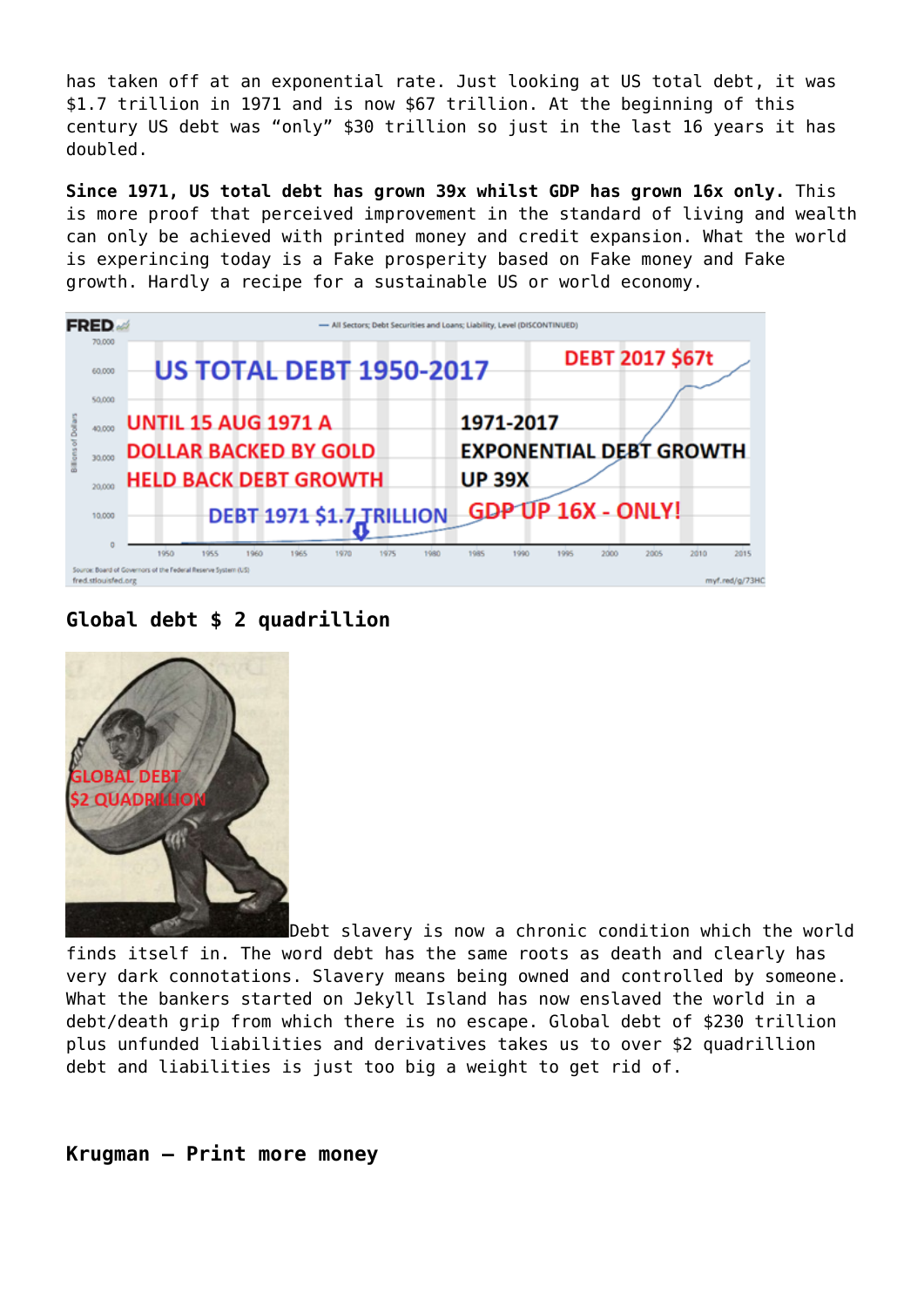

**MORE MONEY** equiped to how does the world attempt to solve this debt/death trap. We can of course ask Nobel prize winner Krugman and he will give us the Keynesian solution which the world has applied for  $\frac{3}{4}$  of a century with catastrophic consequences – JUST PRINT MORE MONEY!

Money printing has created a massive debt problem, more printing exacerbated it, and even more merely postponed the inevitable collapse. Any further dose of this poisonous medicine will be like pushing on a string – it will have zero effect as a remedy but a disastrous effect when it comes to the destruction of money. And this is of course what is likely to happen in the next few years. I have for many years been clear that massive money printing is the only tool that central banks have left. This will lead to hyperinflation, the total destruction of paper money and to a deflationary asset and debt collapse. Only after that can the world grow again, but before that there will be a lot of pain in the world.

# **Sweden – An enslaved cashless society**

The powers that be have not been satisfied just to enslave the world with debt. People must also be prevented from spending whatever money they have left. The banning of cash transactions and withdrawals is growing. In many European countries, the cash limit is between Euro 1,000 and 3,000. But that is just the first step. Sweden for example has virtually abolished all cash transactions. Many retailers only take credit cards. New bank notes have also been introduced making the old ones unusable. This is similar to India and a way of punishing the holder of cash and confiscating money. It is no coincidence that personal debt in Sweden is among the highest in Europe. Abolishing cash will stop the Swedes from taking their money out of the bank.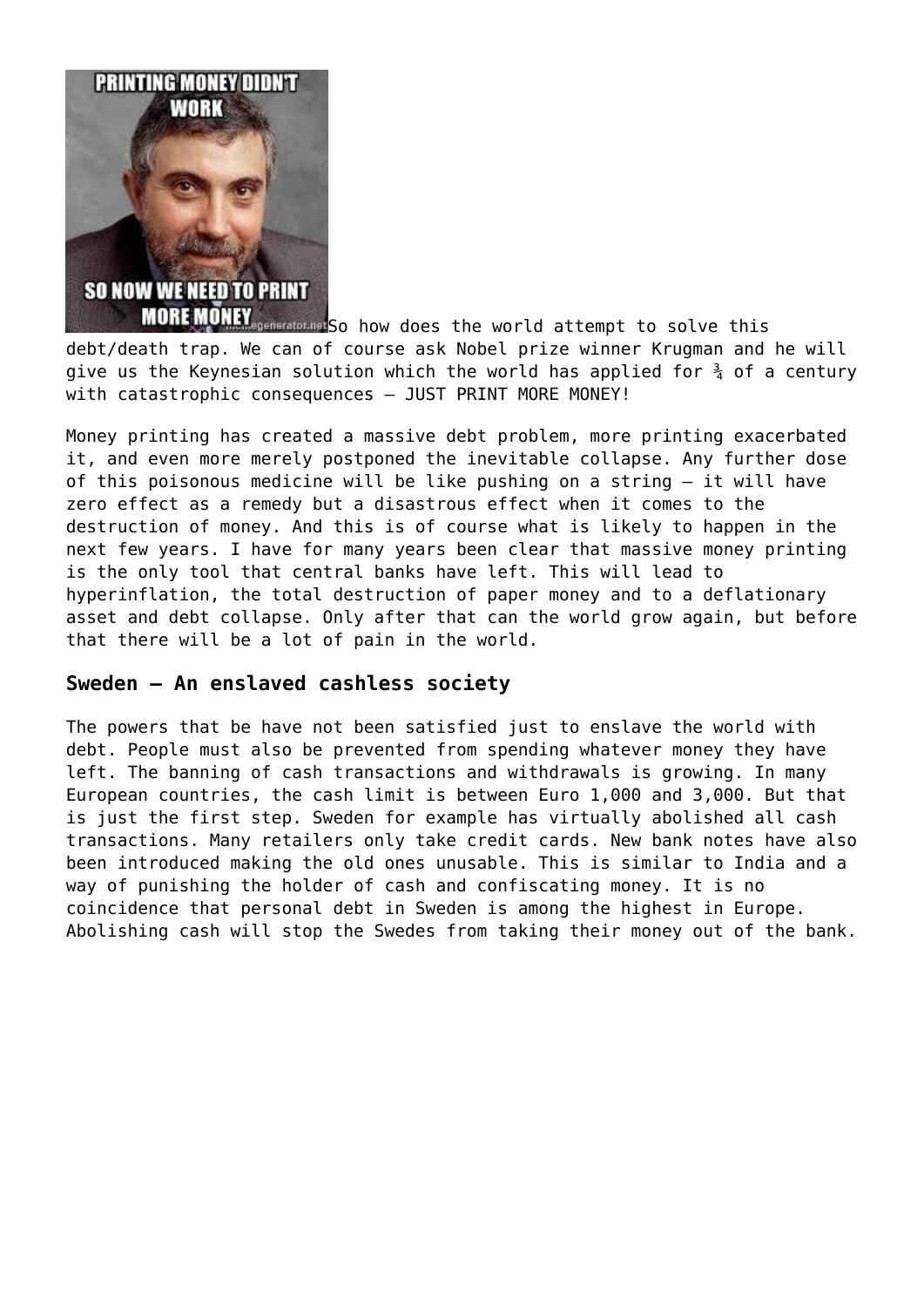# THE SWEDISH KRONA ON ITS WAY TO ZERO

100 90 80 70 60 50 40 30 20 10  $\alpha$ 

Sweden also have made the few remaining coins look like cheap plastic monopoly money. One Swedish Krona used to contain 80% silver until 1942. Then it was reduced to 40% silver until 1968. From then there was no silver content but only copper and nickel. The latest Krona introduced 2016 is made of steel with a copper plating that quickly wears off. It is also much smaller and half the weight of the previous one. Well, nothing changes in the world. The Romans experienced exactly the same between 180 and 280 AD when the Denarius went from almost 100% silver to 0%. The Krona has like all other currencies lost 99% of its value in the last 100 years. So only 1% to go until it is worthless. This will of course happen to the Krona like all other currencies.

# **Big Brother is watching**

 $55$ 

The first reason for abolishing cash is to have total Big Brother (Orwell-1984) control of the people's spending and tax compliance. Remember that most countries had no income tax 100 years ago. In the US for example income tax was first introduced in 1913 (same year as Fed was created). The tax rate was 1% for income above \$3,000 for individuals and \$4,000 for couples. Above \$500,000 income (\$11m today) the tax was 7%. The high threshold meant that virtually nobody paid any tax. These tax levels are **slightly** different to today when the total tax burden in most countries, including all direct and indirect taxes, social security etc amount to over 50%. This is part of the financial slavery and control of the people today. The individual's incentive to work hard and spend his money on what he chooses is taken away and instead the state takes a major part of the cake and wastes most of it on bureaucracy, health or social security. Income tax should be abolished and replaced by a Value Added Tax or sales tax.

The second reason to abolish cash is to totally control people's spending. With a banking system that is leveraged up to 50 times, there is no chance that bank depositors will ever get their money back. The government knows this and this is why having only electronic money gives the state total control of people's assets and cash. The state can now control exactly how much money is withdrawn and stop people from spending their own money. Governments believe that this is an efficient method of controlling the people but instead of achieving control of the money, governments are at some point likely to lose control of the people which will result not just in bank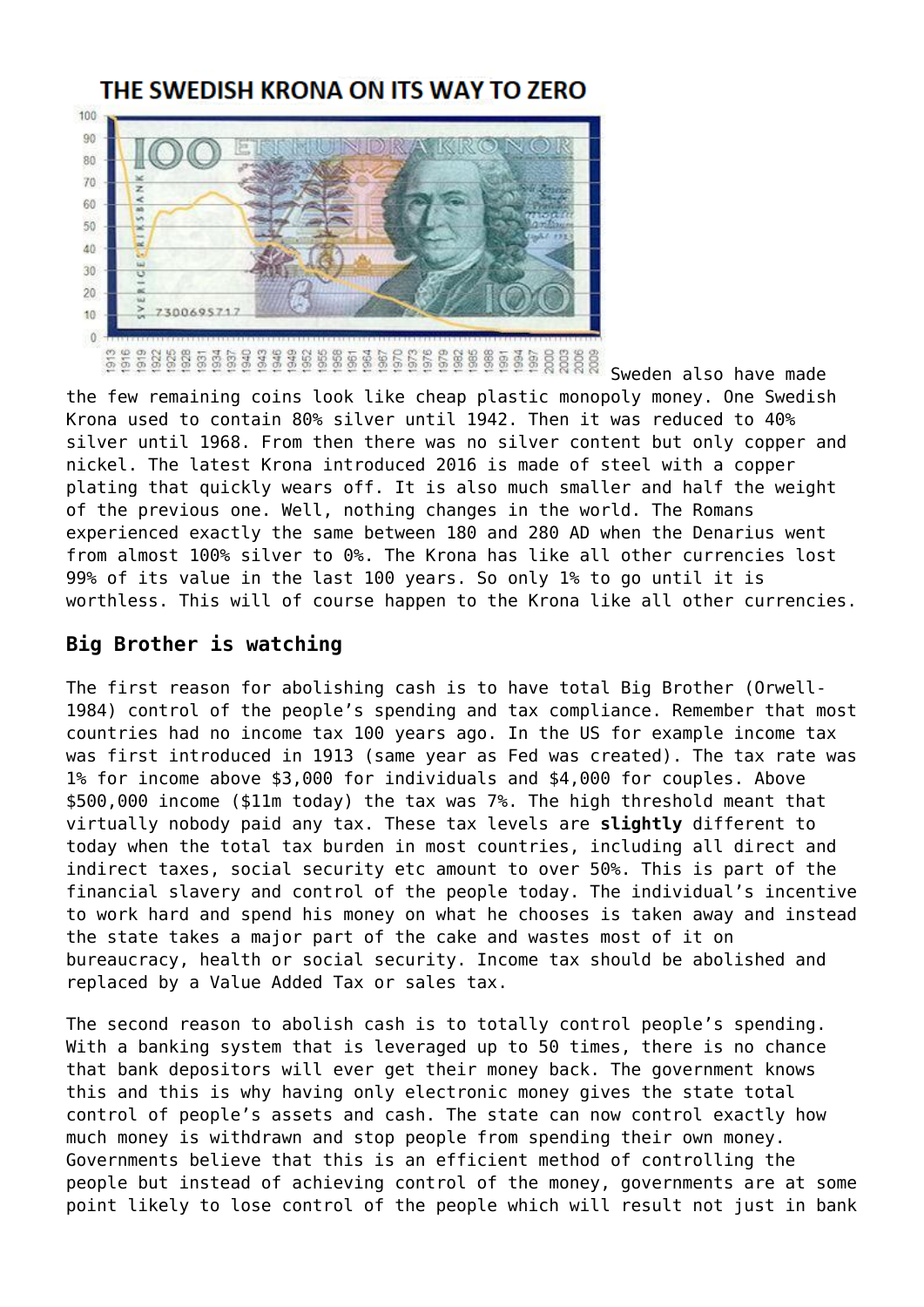runs but in government runs, civil unrest and anarchy.

# **EU to ban cash withdrawals**

Another very dark new development is that the European Union is considering measures to stop people withdrawing cash to stop bank runs. The plan is currently being discussed and would block pay-outs for 5 to 20 days. Once this law is in place, it is very easy to extend to much longer periods or to become permanent.

The trend is clear. Governments worldwide know that the banking system is totally bankrupt. The problem is that most governments are also bankrupt. The only solution they have is to print money but as I have discussed above, money printing will solve absolutely nothing. Nobody holding cash or assets in the bank must believe that the government guarantees of \$100,000 or €100,000 is worth anything. Firstly, governments haven't got any money and secondly they will renege on their commitments.

# **End of a century of illusions**

We are now reaching the final stages of the 100 year old plan devised by the bankers and the elite to control the financial system and thus also major parts of the world as Rothschild said. The final collapse is inevitable as von Mises stated:

**"There is no means of avoiding the final collapse of a boom brought about by credit expansion. The alternative is only whether the crisis should come sooner as the result of voluntary abandonment of further credit expansion, or later as a final and total catastrophe of the currency system involved."**



# **Autumn 2017 looks precarious**

The coming autumn could be decisive. All the